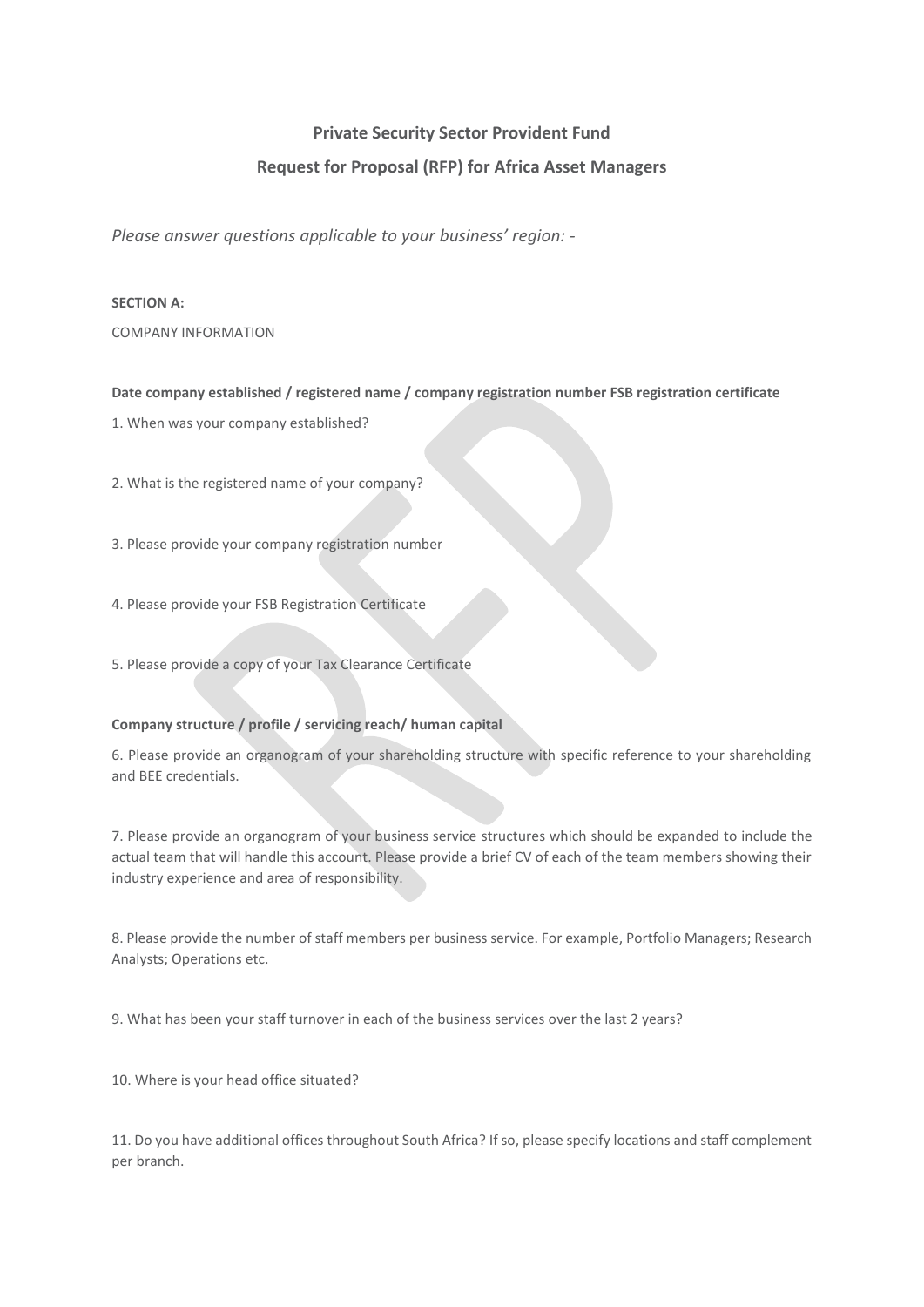12. Where will the account be serviced from i.e. Cape Town, Gauteng; etc.

13. How do you retain key staff in each of your business services?

14. Please describe how you do succession planning in each of your business services?

15. Do you envisage employing additional staff if your bid for this account is successful?

16. How do you ensure continuity of knowledge of clients' funds over a period of time, given that staff may leave your company and that you may attract new clients requiring re-allocation of resources?

17. Does your company provide / offer financial support / provide bursaries to staff to further their industryrelated qualifications?

18. Please describe your research capability.

19. Do you publish industry related publications or newsletters?

20. Does your company have stock selection views and how are they enforced?

21. Does your company / Senior Staff actively participate and contribute on a technical level to industry forums? If so, please provide reasons for your participation? Answers should exclude sponsorships

#### **SECTION B:**

TYPE OF BUSINESS & LEGALS

#### **Main focus area / target market / experience**

22. What is your core business focus e.g. Investments, administration etc.

23. How many customers do you have in each of the business services you offer

## **Insurance and Indemnity**

24. Please provide a copy of your latest BEE / Empowerdex / DTI / NERA Rating / scorecard / PI & Fidelity Insurance

25. What is the level of your Fidelity Insurance?

- 26. Are you restricted in the number of Fidelity Insurance claims you may lodge in a specific period?
- 27. Does your liability limitation above (if applicable), affect the cover provided?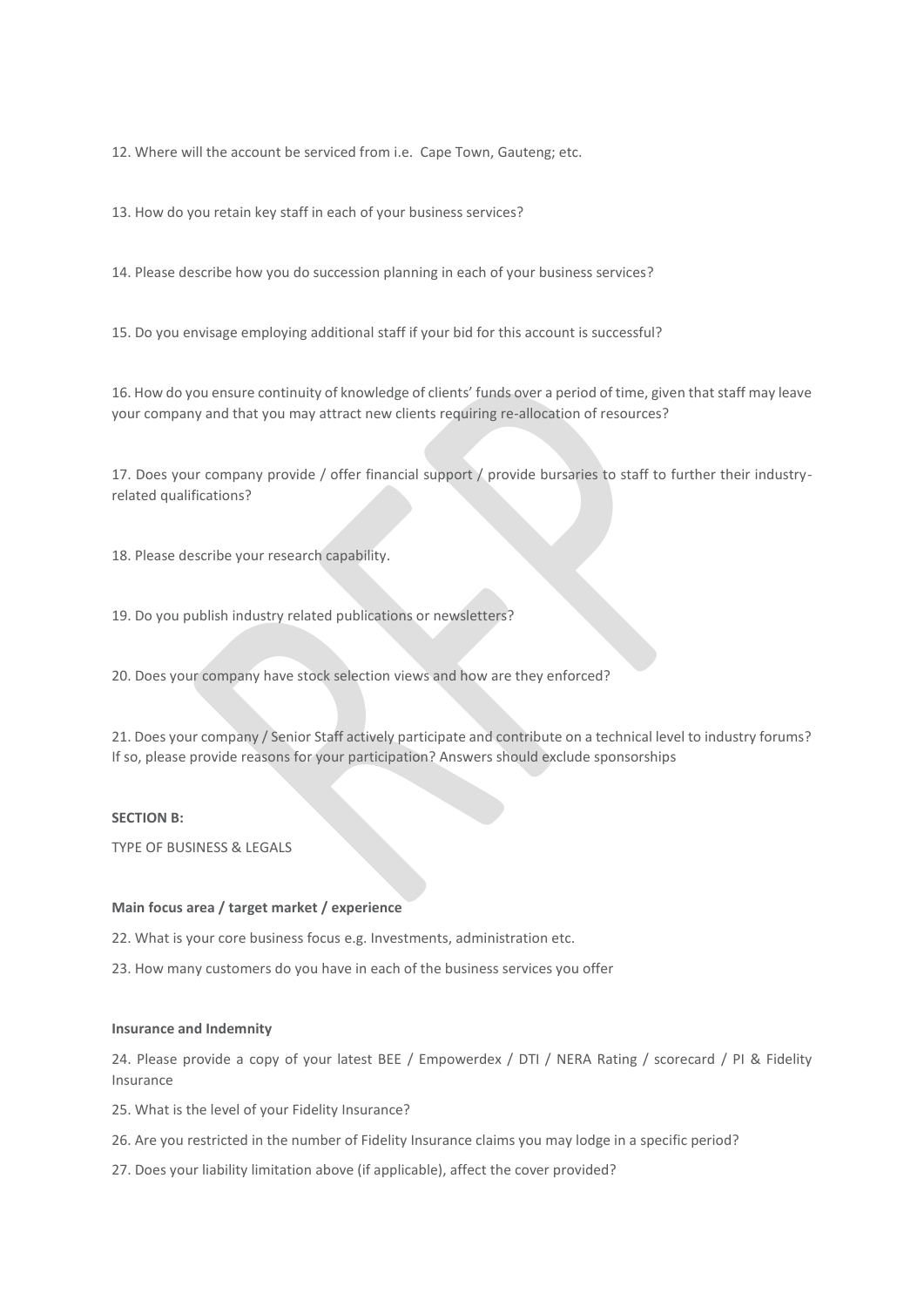28. Please provide a copy of your Fidelity Insurance policy schedule

29. Do you have Professional Indemnity Cover, if so, please provide a copy of your policy schedule, showing your sum assured

30. Are you restricted in the number of Professional Indemnity claims you may lodge in a specific period?

31. Do you limit your liability in respect of errors, omissions, fraud, theft or any other action that could cause damages to Fund?

### **Contractual / Service level agreements (SLA's)**

- 32. What is the minimum term for your contract?
- 33. What is the notice period for termination of your contract?

34. Do you draw up SLA's with your various clients? If yes, please provide a sample of your SLA for the various services covered by this tender.

35. Can clients influence your SLA?

36. Do you have SLA's with IT / Administration systems support providers and vendors?

#### **Conflicts of Interest**

37. What potential conflicts exist that may affect the advice provided by the asset consultant?

- 38. What mitigating measures have been taken in relation to these potential conflicts?
- 39. Does your company have any interest in any other company or vice versa?

## **Reputational issues / clients lost / illegal practices/distinguishing factors / references / competitive advantage**

40. Provide details (reasons and amount) of the 3 largest claims which were successfully instituted (i.e. where you had to pay financial compensation to a fund, either due to judgement or as a result of settlement) against your organisation in the last two years due fraud, dishonesty, negligence or any other error or omission that caused a client to suffer losses.

41. How many clients have you gained in each of the last two years?

42. How many clients have you lost in each of the last two years?

43. For what reasons?

44. Please provide names and contact details of 5 current clients of similar size / profile that can be contacted as references

- 45. Please provide details of awards / industry recognition received by your company over the past 2 years
- 46. In no more than 250 words, what distinguishes your company from its competitors?